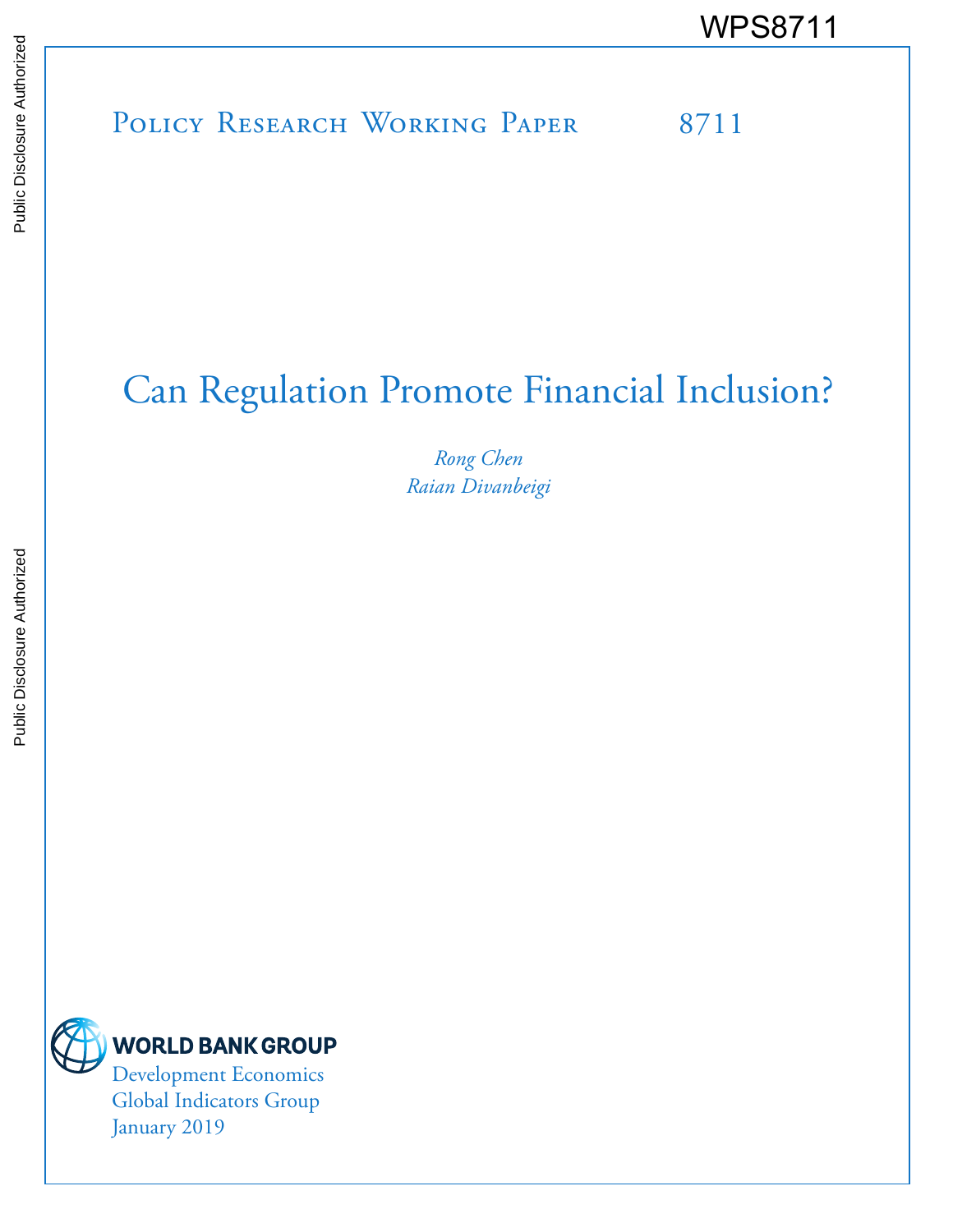#### **Abstract**

Despite the commitments of the development community toward broader access to finance, financial inclusion rates worldwide are rather unsatisfactory. To date, around two billion adults do not have access to basic financial services such as savings and checking accounts. Attempting to bridge such gap between policy objectives and outcomes, several economists have probed the determinants of financial inclusion. This paper contributes to the debate by investigating the role played by financial regulation. First, the paper proposes a broad index of regulatory quality for

financial inclusion, emphasizing the role of nontraditional delivery models, for example, branchless banking, and actors, for example, nonbank lending institutions. Second, the paper tests the relationship between regulatory quality and financial inclusion outcomes. The analysis finds that in countries where regulatory quality is within the top quartile, individuals are 12.4 percent more likely to have an account at a financial institution with respect to bottom quartile countries.

This paper is a product of the Global Indicators Group, Development Economics. It is part of a larger effort by the World Bank to provide open access to its research and make a contribution to development policy discussions around the world. Policy Research Working Papers are also posted on the Web at http://www.worldbank.org/research. The authors may be contacted at rchen5@worldbank.org.

*The Policy Research Working Paper Series disseminates the findings of work in progress to encourage the exchange of ideas about development*  issues. An objective of the series is to get the findings out quickly, even if the presentations are less than fully polished. The papers carry the *names of the authors and should be cited accordingly. The findings, interpretations, and conclusions expressed in this paper are entirely those of the authors. They do not necessarily represent the views of the International Bank for Reconstruction and Development/World Bank and its affiliated organizations, or those of the Executive Directors of the World Bank or the governments they represent.*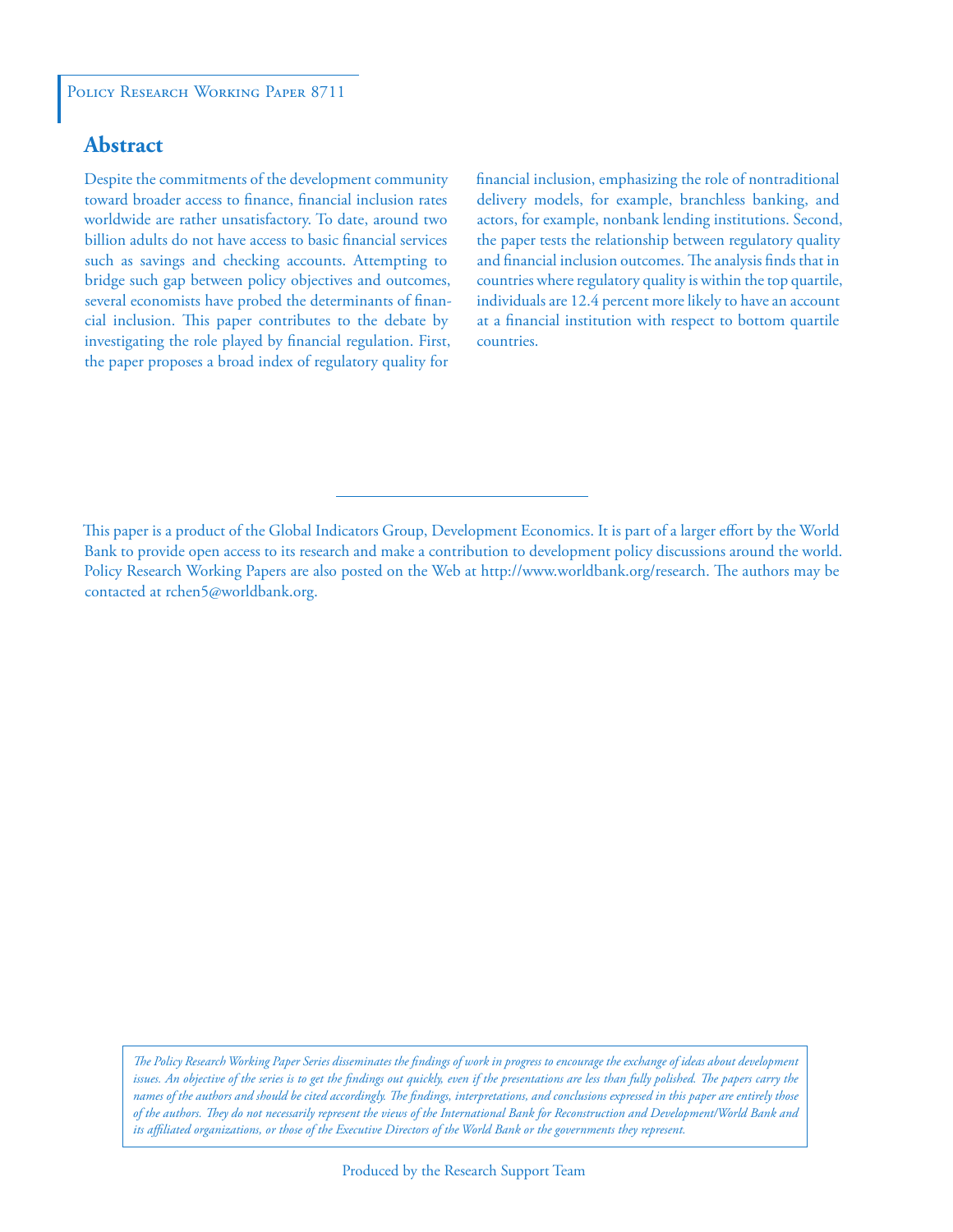### **Can Regulation Promote Financial Inclusion?**

Rong Chen and Raian Divanbeigi Development Economics, World Bank<sup>1</sup>

JEL classification: **G18, G28, O16**

<sup>1</sup> We would like to thank – without implication – Panos Varangis and Rachel Sberro for very helpful discussions and comments.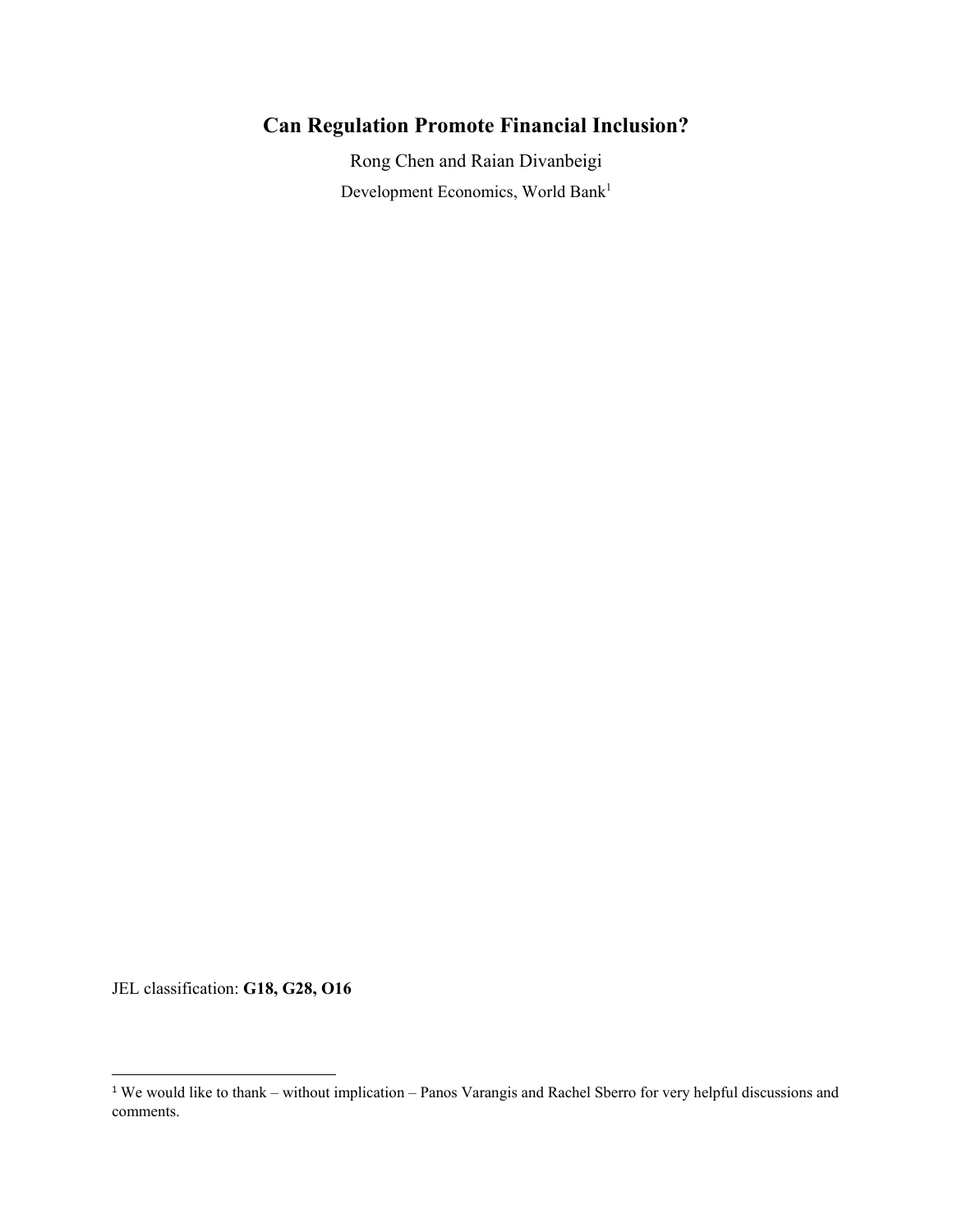#### **I. Introduction**

Financial systems support livelihood enhancement and economic development by offering savings, payment, credit and risk management services to households and firms (Čihák et al, 2013). Variable incomes and cash flows associated with sporadic and seasonal employment impose challenges on households lacking access to credit and financial services. Through saving accounts households can manage risk, absorb shocks, and plan for emergencies (Gjertson, 2016). Affordable credit and financial services enable individuals to obtain health and education to improve their standard of living (Demirguc-Kunt et al, 2008). Empirical studies suggest that households lacking access to financial services incur higher cost of credit, particularly when relying on informal mechanisms such as money lenders and retailers (Ghosh, 2013). Access to payment mechanisms and checking accounts also supports core business operations and boosts productive investment and consumption (Demirguc-Kunt et al, 2015). Undertaking financial sector reforms to relax financing constraints is likely the most effective means of promoting firm growth (Ayyagari et al, 2006).

In recent years, the development community has increased its interest in financial inclusion. At the 2013 World Bank Group-IMF Spring Meetings, World Bank Group President Jim Kim called for achieving Universal Financial Access by 2020 (UFA2020). He committed to enable 1 billion people who currently are not part of the formal financial system to have access to a transaction account to store money and send and receive payments. At the country level, today about two-thirds of the national regulatory and supervisory agencies worldwide are directly supporting financial inclusion by easing entry barriers to nontraditional financial service providers, increasing consumer protection standards and improving financial literacy (World Bank 2012). In 2015 Ghana adopted the Guidelines for E-money Issuers, allowing both banks and non-bank institutions to issue electronic money (e-money). Myanmar has rolled out several financial literacy and awareness programs, such as distributing the Basic Financial Literacy Booklet in rural communities to enhance households' knowledge and capacity on financial planning since 2013. In 2015 Mozambique established a legal framework to regulate agent banking activities, allowing agents to provide a wide range of financial services, including cash deposits, cash withdrawals, bill payment, transfer, etc. to those who are in need. In 2014 Tanzania enacted dedicated legislations to regulate microcredit activities and microfinance companies. The importance of financial inclusion is also recognized in the 17 Sustainable Development Goals (SDGs) adopted by world leaders in 2015. These state that by 2030, all women and men shall have access to basic economic resources including financial services such as microfinance, implying financial services' role to end poverty and promote gender equality. Goals 8(10) and 9(3) emphasize the need to strengthen domestic financial institutions to encourage and expand access to banking, insurance and financial services, especially towards small-scale industries and small and medium-size enterprises. The G20 also committed to advanced financial inclusion through the implementation of the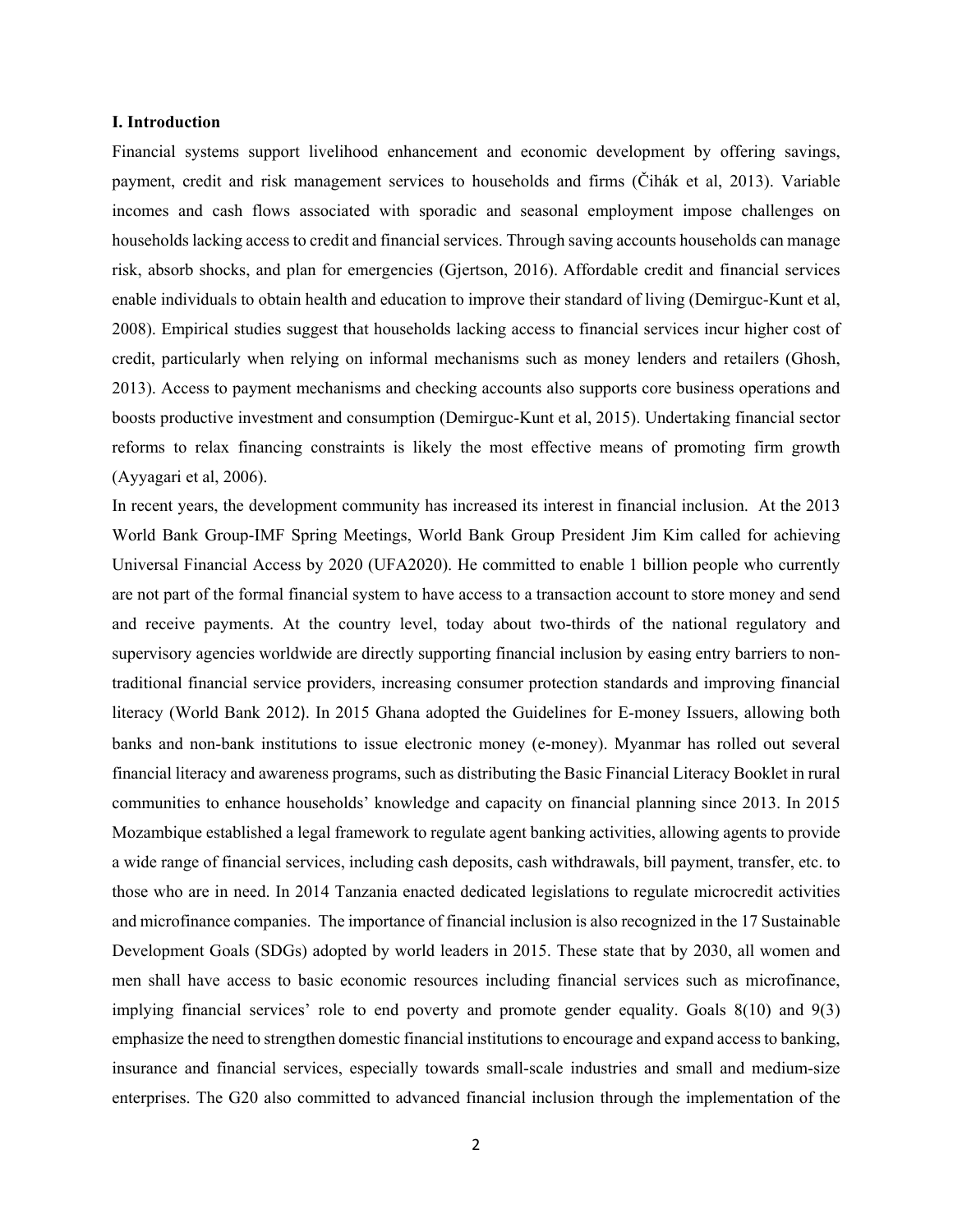G20 High-Level Principles for Digital Financial Inclusion. Among others, these Principles focus on enacting an enabling regulatory framework for digital financial inclusion, expanding the financial and information and communications technology infrastructure, and managing potential risks imposed by innovative digital financial service initiatives.

Despite such commitments, financial systems still fall short in many developing countries. To date, around 2 billion adults in the world do not have access to basic financial services such as savings and checking accounts. Except for high-income countries and the Europe and Central Asia region, in most of the regions and income groups, on average half or more of the population are excluded from the formal financial system (Figure 1). Common obstacles include physical distance from providers, lack of trust and lack of the necessary documentation. Businesses also face constraints. More than 200 million micro, small and medium-size enterprises in developing economies are either financially unserved or underserved due to lack of collateral, limited or no credit history and their informal status (IFC, 2013).



**Figure 1.** Share of adults with an account at a financial institution

Such unsatisfactory figures have motivated researchers to better understand the mechanisms to achieve better financial inclusion. Sarma and Pais (2011) find that financial inclusion is positively related to socioeconomic variables such as income, employment, lower inequality, and literacy and to physical infrastructure such as electronic connectivity and road networks. They also find that the proportion of nonperforming loans and the capital adequacy ratio are negatively associated with financial inclusion. Government ownership of banks is not significantly associated with financial inclusion, while foreign ownership is found to be negatively associated. Beck, Demirguc-Kunt and Peria (2007) investigate the role of institutions and find that a positive institutional environment is more conducive to financial outreach and

Source: Findex 2014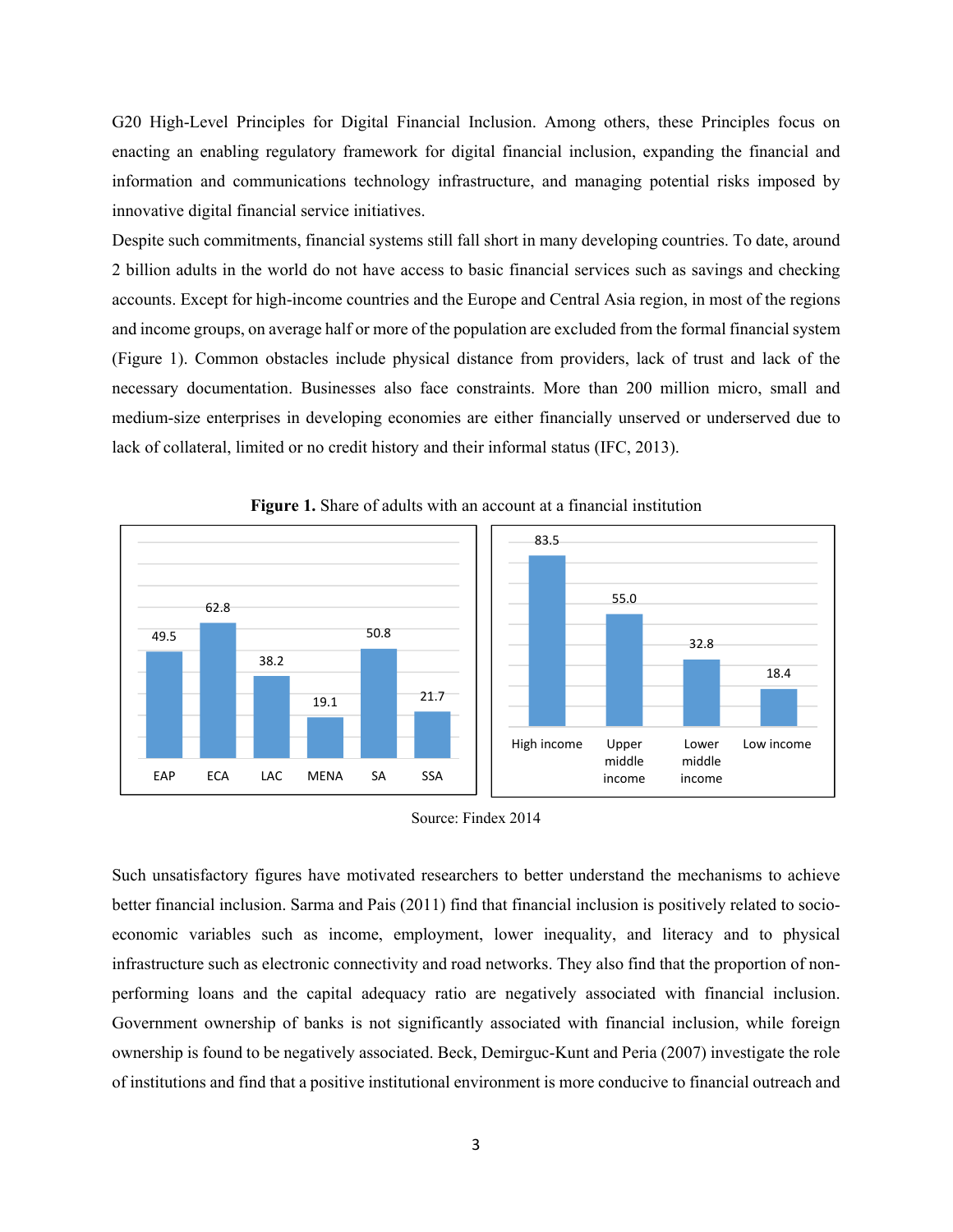depth. Laha and Kuri (2011) find that greater degree of awareness of basic banking services, diversification of the rural non-farm sector, and an expansion of household-level assets are some of the crucial factors that have significant bearings to create an enabling environment in reducing the obstacles in the process of financial inclusion. Kumar (2013) argues that the process of financial inclusion can be accelerated if banks pay more attention towards providing modern banking facilities, e.g., internet banking, mobile banking, and ATM facilities. Allen et al. (2014) provide evidence showing that population density is important for financial inclusion, as banks cannot achieve minimum viable scale in sparsely populated, low income areas; however, the recent innovation in financial services, mobile banking, has helped to overcome infrastructural problems and improve financial access.

Other studies have focused on the role of regulation in promoting financial inclusion. An enabling regulatory environment is essential to ensure an inclusive financial system that supports the development of various financial service providers and new delivery channels in order to meet the financial needs of different customers, while at the same time ensures financial stability and consumer protection (Ammar and Ahmed 2014; Alexandre, Mas and Radcliffe 2010; IFC & GPFI 2011). Cull, Demirguc-Kunt and Morduch (2009) analyze the effects of prudential supervision – in the form of regular reporting and onsite supervision requirements – on MFI profitability and outreach. They find that regular onsite supervision is positively associated with average loan size and negatively associated with the share of lending to women, while there is no significant relationship between supervision and profitability. Gutierrez and Singh (2013) show that regulation can support mobile banking development. They stress the importance of rules on econtracting/e-signature usage, consumer protection, interoperability, KYC (Know Your Customer) /CDD (Customer Due Diligence), the use of agents for cash in/out operations and e-money issuance. Beck, Demirguc-Kunt and Peria (2007) show that the quality of the institutional environment and the degree of credit information sharing are positively associated with financial depth and outreach, reflected by higher bank branch and ATM penetration, as well as higher deposit accounts per capita.

A common pitfall of the mentioned literature is to focus on a few specific regulatory features to examine their association with financial inclusion. Two trends point at the need for a more comprehensive framework to examine the regulation versus financial inclusion linkage. First, the importance of non-bank financial service providers, such as deposit-taking MFIs and financial cooperatives, is rising in developing countries. Second, there has been rapid emergence of new financial services delivery channels, such as agent, mobile and electronic banking. Such trends have great potential for financial inclusion but imply new and more complex sets of rules to ensure their success.

This paper contributes to the debate on the role of regulation for financial inclusion in two steps. First, we propose a broad index of regulatory quality for financial inclusion covering the non-traditional delivery models – e.g. branchless banking – and actors – e.g. non-bank lending institutions. Second, we test the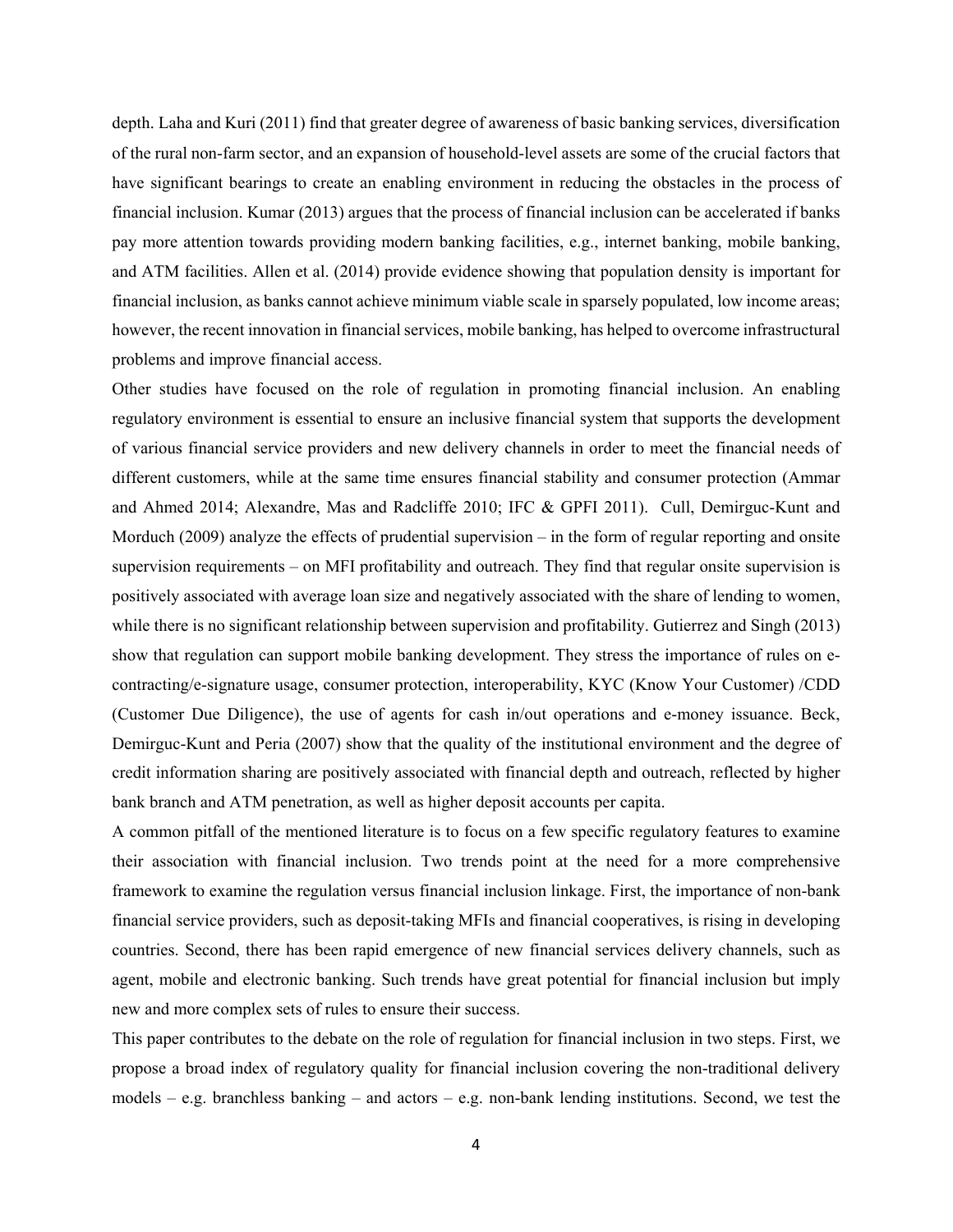relationship between regulatory quality and financial inclusion outcomes. The remainder of the paper is organized as follows. The next section describes the regulatory index constructed, with explanations on the rationale of selection, scoring methodology and general trends. Section III presents the econometric models used and the results of the estimations. Section IV contains some concluding remarks.

#### **II. Data description**

To construct our regulatory measures, we employ data from the World Bank's Enabling the Business of Agriculture (EBA) project. EBA finance data are collected through standard questionnaires, which are completed by three main types of respondents: financial sector supervisory authorities, financial lawyers, and legal officers of financial institutions. All data are supported by official regulations and cover 62 economies.<sup>2</sup> The EBA data set features finance indicators benchmarking regulations in areas that are key to promote access to financial services by unserved or underserved customers (table 1). Six indicators are developed from three different aspects that affect financial inclusion: 1) local providers of financial services, including MFIs and financial cooperatives; 2) delivery channels of financial services, with focus on the booming branchless banking activities; and 3) movable collateral facilitating access to credit.

| NON-BANK LENDING INSTITUTIONS                                                                |
|----------------------------------------------------------------------------------------------|
| 1) Operation and prudential regulation of MFIs                                               |
| — Prudential rules (capital adequacy ratio, minimum capital, loan loss provisioning)         |
| — Loan size limits                                                                           |
| — Consumer protection (effective interest rate disclosure, deposit insurance)                |
| 2) Operation and governance of financial cooperatives                                        |
| - Prudential rules (minimum capital, solvency/liquidity ratio)                               |
| — Consumer protection (effective interest rate disclosure, deposit insurance)                |
| — Ability to merge                                                                           |
| <b>BRANCHLESS BANKING</b>                                                                    |
| 3) Agent Banking                                                                             |
| — Minimum standards to operate as an agent and services offered by agents                    |
| - Exclusivity of agent contracts                                                             |
| - Financial institution liability for agent actions                                          |
| 4) E-money                                                                                   |
| — Allowing e-money activities (issued by either financial or non-financial institutions)     |
| — License requirements (interoperability, internal controls, consumer protection mechanisms) |
| for non-financial institution e-money issuers                                                |
| - Safeguards for customer funds                                                              |
| MOVABLE COLLATERAL                                                                           |
| 5) Warehouse receipts                                                                        |

<sup>&</sup>lt;sup>2</sup> See Annex I for the list of countries included in the EBA sample. The 62 countries are chosen to represent all country groups based on income level, geographical position and role of the agriculture sector as defined by World Bank (2007). For full information on EBA data and underlying methodology, see World Bank (2017).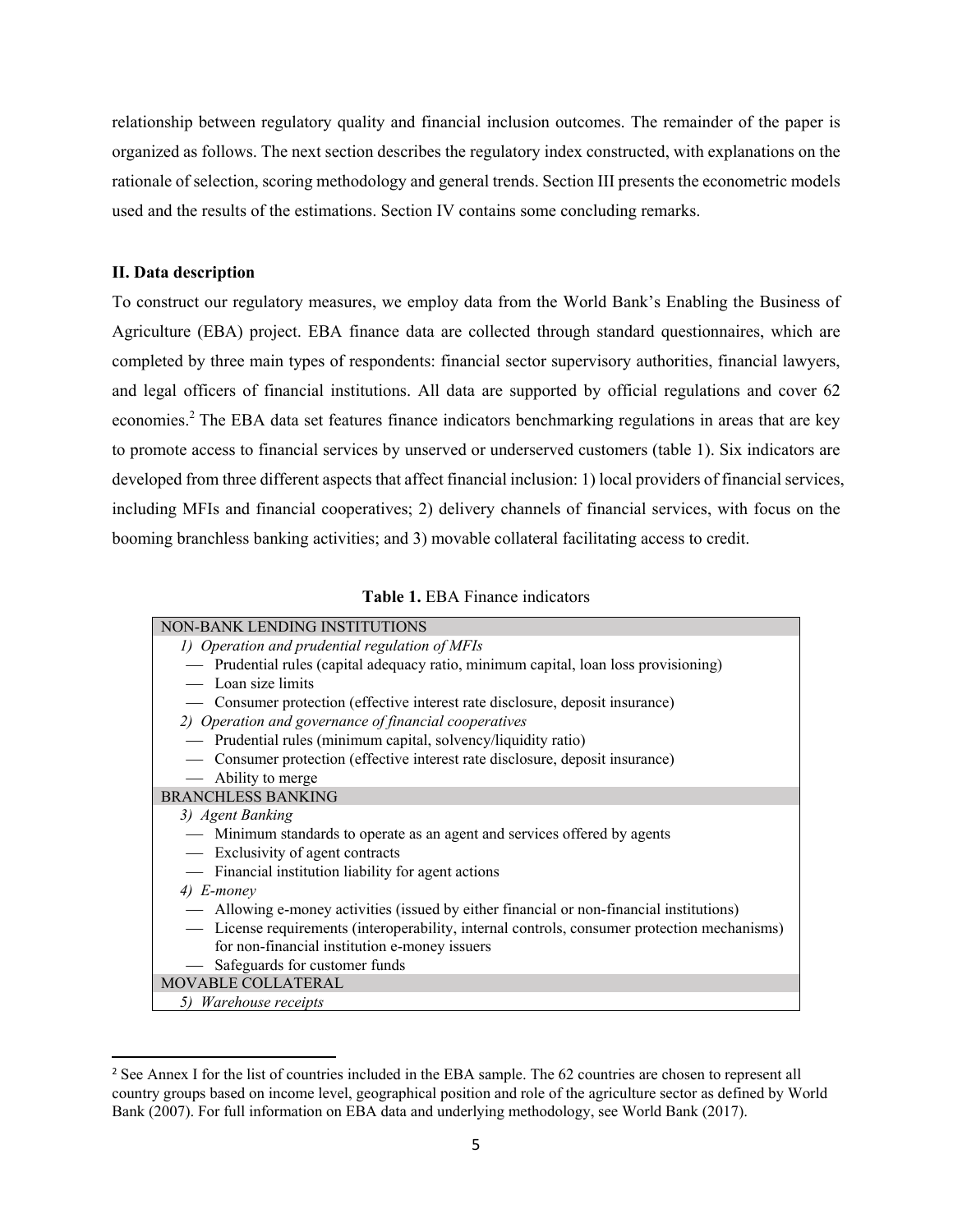- Quality standards for warehouse receipts
	- Performance guarantees on warehouse operator
- Receipt negotiability
- *6) Getting credit*
- Security interest granted to movable assets and future assets
- Collateral registry
- Credit information from non-banks institutions

MFIs play an important role in promoting financial inclusion. They substitute for moneylenders and help provide financial services to those who are excluded from the traditional banking system (Dev, 2006). Accessing microfinance credits has significant impacts on improving the livelihood of the poor, by enabling them to smooth consumption, better manage skills and diversify their economic activities (Bakhtiari, 2011). The microfinance regulator's challenge is to adopt a regulatory framework with appropriate prudential and non-prudential regulations to balance the multidimensional goals of financial access, financial stability, and consumer protection (Christen et al., 2003). The MFI indicator measures the regulatory environment for deposit-taking microfinance institutions, including prudential regulations such as minimum capital adequacy ratios and provisioning rules imposed on those MFIs, as well as consumer protection requirements focusing on interest rate disclosure and enrollment in a deposit insurance system.

Financial cooperatives serve large numbers of low-income customers; however, constrained by obsolete governance structure, low capacity, lack of an appropriate regulatory framework, and poor supervision, financial cooperatives in most developing countries are underdeveloped and not fulfilling their potential to serve the unbanked population (Nair and Kloeppinger-Todd, 2007). This indicator measures the existence and content of financial cooperative regulations, including the minimum requirements to establish a financial cooperative, prudential ratios and consumer protection requirements.

Agent banking allows agents to provide financial services on behalf of a financial institution in areas where physical branches do not reach. It provides the poor with more economical options of accessing financial services, as they do not need to spend out of pocket to reach a bank branch (Barasa and Mwirigi, 2013). Strong legislation fosters a positive customer experience that creates trust in the system. At present, the agent banking indicator examines the extent to which countries have enacted some good legal/regulatory practices to better enable third-party agents to provide financial services on behalf of financial institutions. It includes the minimum standards to qualify and operate as an agent, type of contracts that can be signed between financial institutions and agents, the range of financial services agents can provide and financial institutions' liability for agent actions.

Nonbank e-money issuers (NEMI) can play an important role in providing an array of financial services particularly payments, transfers, and savings—for those who are currently excluded from the formal financial system (Lauer and Tarazi, 2012). It is important for governments to adequately supervise non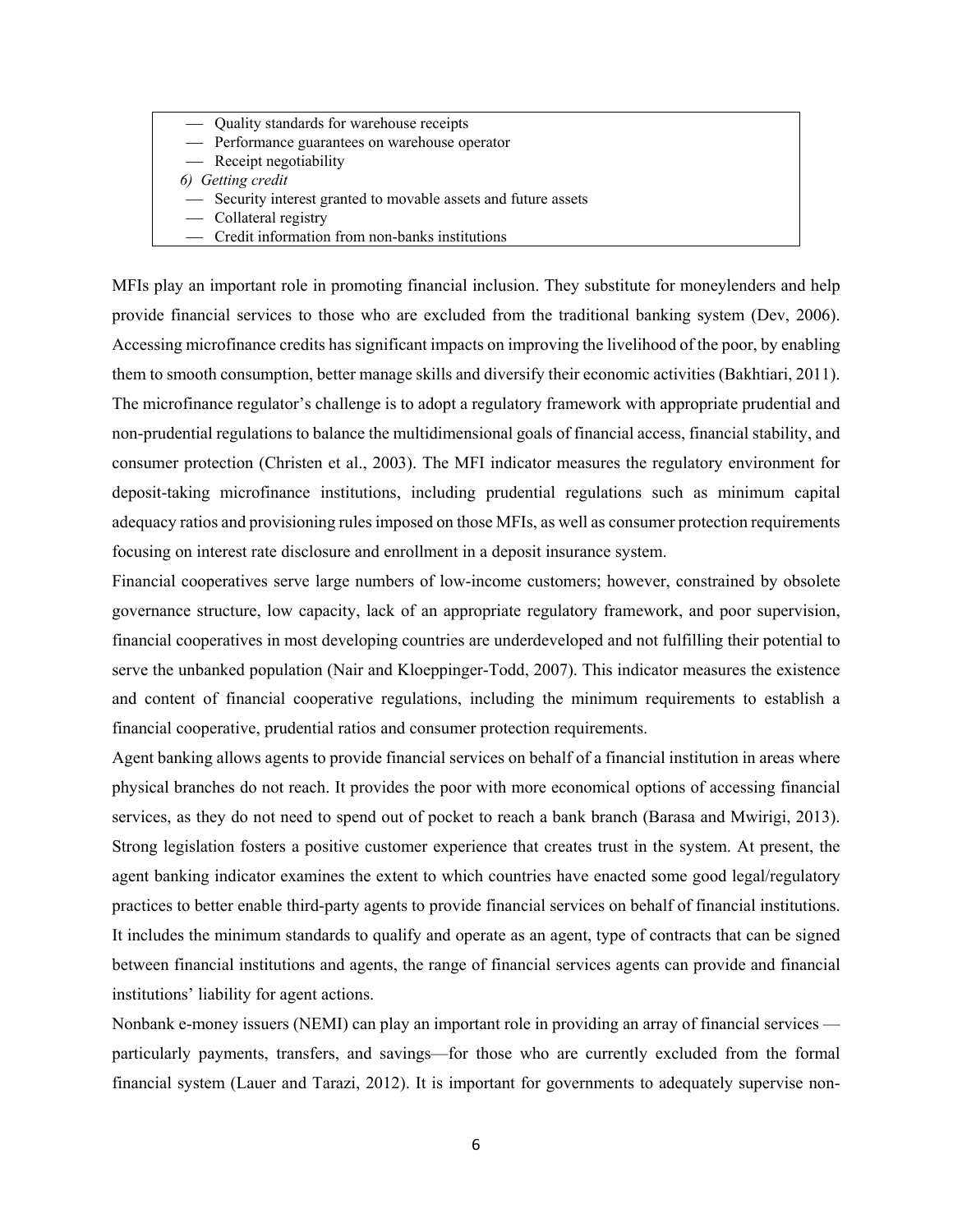bank e-money issuers to protect against liquidity risk and loss of customer funds. The electronic money indicator measures the entry and operational requirements for non-bank institutions issuing e-money. It covers the licensing and operational standards, as well as requirements on safeguarding funds collected by non-bank e-money issuers.

Lacking a legal system governing the use of movable collateral has been a constraint for small businesses and households at the low-income level to obtain a loan (World Bank, 2013). The movable collateral indicator has two dimensions: warehouse receipt and getting credit. Warehouse receipt is an effective financing tool for creating liquidity and easing access to credit. An appropriate legal framework is a prerequisite for a functioning warehouse receipts system. Legislation protects the rights of depositors and lenders and facilitates easy enforceability of the security (i.e. a few days after the default, without court intervention) and, thereby, makes warehouse receipt good collateral (EBRD, 2004). The warehouse receipt sub-indicator covers the existence and scope of rules regulating warehouse receipts systems, including insurance and other performance guarantee requirements for warehouse operators, and the form and content required for legally valid receipts. The getting credit sub-indicator uses data from the Doing Business data set and measures the legal rights of borrowers and lenders in secured transactions and bankruptcy laws and the strength of credit registries and bureaus.

Data collected have shown that regulations for deposit-taking MFIs have been established in 33 countries of the sample. Financial cooperatives are regulated in 56 of the sampled countries either through a general cooperative law or a specific financial cooperative law. Most countries establish capital adequacy requirements for MFIs as a stabilization and protection mechanism. Though less than 50% of the sampled countries have established a capital adequacy ratio requirement for financial cooperatives, other risk management options, such as reserve ratio and insolvency ratio, are common. It is worth noting that less than half of the countries with legislation on MFIs and financial cooperatives require those institutions to disclose the full cost of credits to customers. Furthermore, although a majority of countries require traditional banks to participate in a deposit insurance scheme, only 14 countries in the sample also require MFIs and only 11 countries require financial cooperatives to enroll. Regulations on agent banking and emoney have not caught up with the boom of branchless banking activities. Only 27 countries in the sample have a legal framework for agent banking, and among them, only 15 allow individuals as well as businesses to act as banking agents. Of the 56 countries with laws on e-money, only two-thirds allow non-financial institutions to issue e-money (Figure 2). Romania and Colombia score high in e-money – they both allow non-financial institutions to issue e-money, require e-money institutions to safeguard customer funds at a prudentially regulated financial institution and protect e-money balances under the deposit insurance system. Legal frameworks for warehouse receipts (WHR) are still uncommon. Only 35 countries have a legal framework for warehouse receipts and most do not have stand-alone regulations governing WHR systems: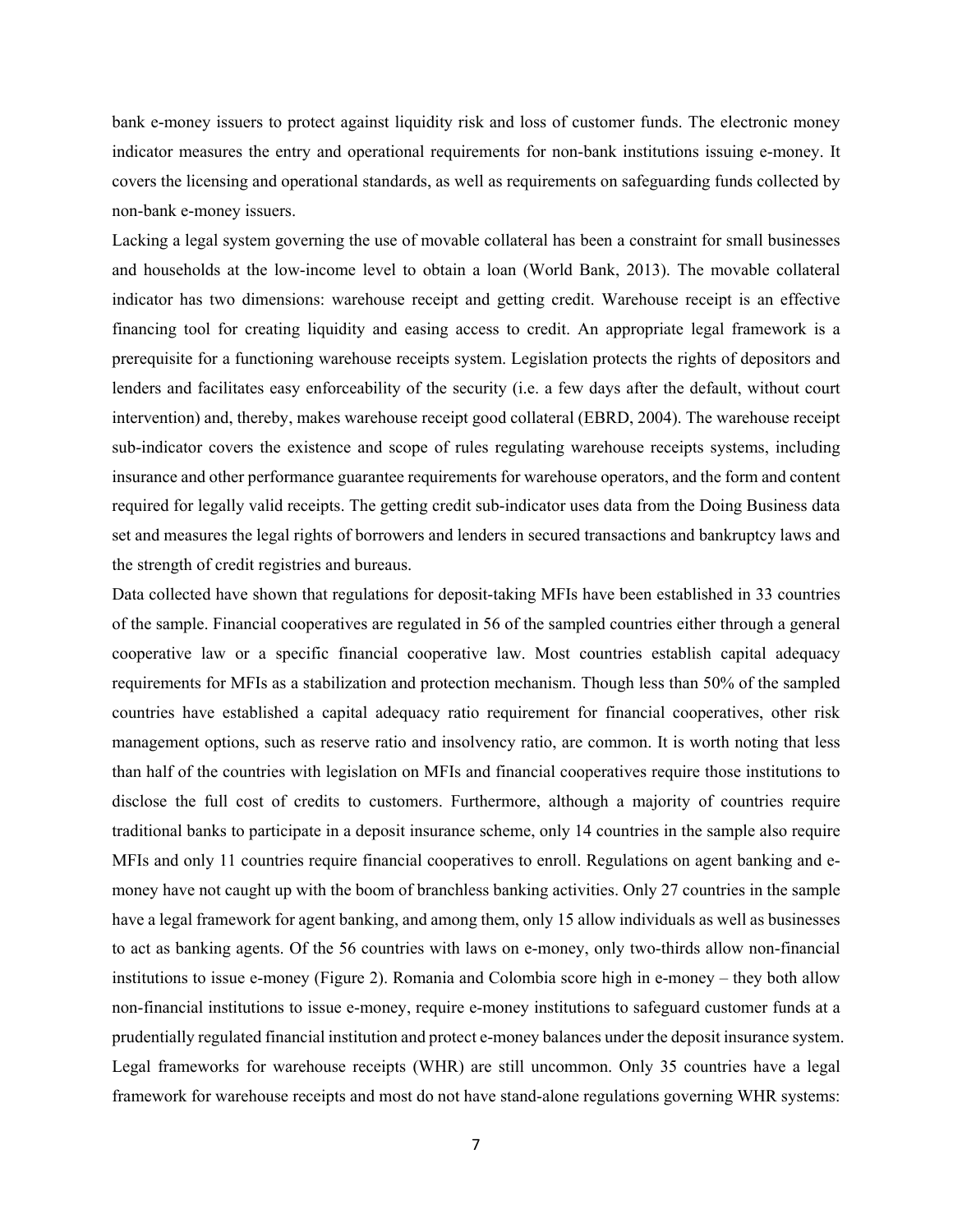10 countries have stand-alone warehouse receipts regulation, 9 have WHR regulations embedded in general warehouse legislation, 8 regulate WHR through the commercial or civil code and 8 have WHR regulation embedded in other legislations. Requiring warehouse operators to insure the warehouse and stored goods against theft and natural disasters is the most common form of performance guarantee to engender trust to the warehouse receipt system, and around two-thirds of countries have an established requirement on this regard.



#### **Figure 2**. Regulatory landscape for agent banking and e-money activities

#### Source: EBA17 database

We build our regulatory measures by looking at the number of regulatory good practices in place in each country in the six areas covered by EBA finance indicators. For each indicator i, we compute the score for country j as follows:

$$
X_{ij} = 100 * \left[ \frac{GP_{ij} - GPmin_i}{GPmax_i - GPmin_i} \right]
$$

where GP is the number of the adopted regulatory good practices in country j under indicator i, GPmin, and GPmax are the minimum and maximum number of regulatory practices measured under indicator i. The obtained scores are normalized between 0 and 100, with 100 (0) representing the best (worst) practice. Averaging the six indicator-scores, we obtain the overall Regulation Index.

Figure 3 displays the averages of our measure of financial regulatory quality by income and regional groups. It is shown that though regulatory quality varies among income and regional groups, there are also significant differences within each region and income group.

**Figure 3.** Regulation Index by region and income group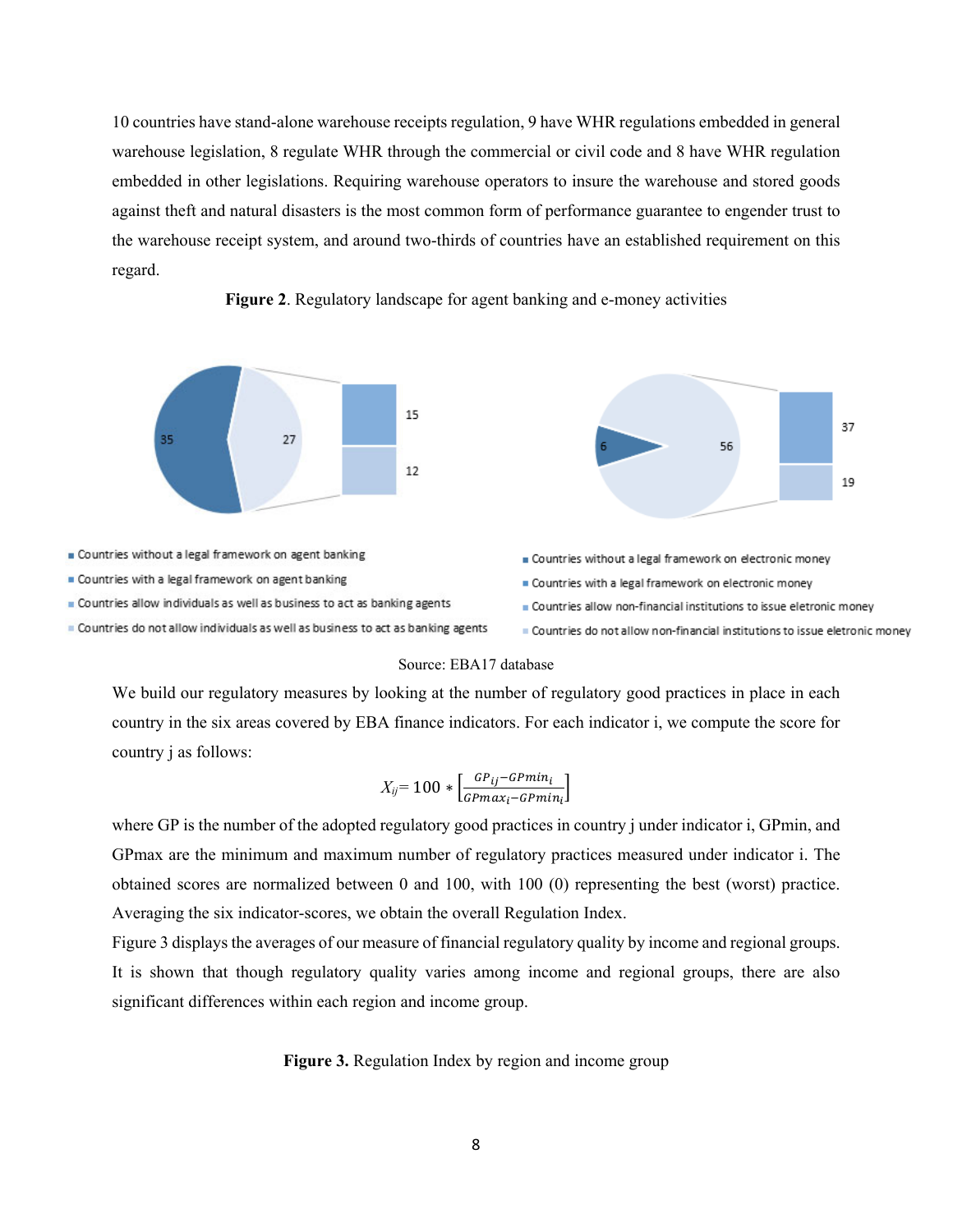

Source: Authors' calculations based on EBA data

Table 2 shows the correlations between the six different components of the overall regulation index. These are in general low, indicating that regulatory quality tends to vary across different types of regulations that are relevant for financial inclusion (table 2).

|                        | <b>MFI</b> | Financial<br>cooperatives | Agent<br>banking | Electronic | Warehouse<br>receipts |
|------------------------|------------|---------------------------|------------------|------------|-----------------------|
|                        |            |                           |                  | money      |                       |
| Financial cooperatives | 0.17       |                           |                  |            |                       |
| Agent banking          | 0.03       | 0.18                      |                  |            |                       |
| Electronic money       | $-0.04$    | 0.27                      | 0.06             |            |                       |
| Warehouse receipts     | $-0.25$    | 0.12                      | 0.26             | $-0.01$    |                       |
| Getting credit         | 0.12       | 0.05                      | 0.34             | 0.20       | 0.20                  |

**Table 2.** Correlation across EBA Finance indicators

Source: EBA17 database

#### **III. Model and results**

Following the approach of Gutierrez and Singh (2013), we quantify the effect of financial regulation on account penetration and usage through the following model:

*FINC<sub>ij</sub>*= $\alpha_0$ +  $\alpha_1$ (Regulation)<sub>i</sub>+ $\alpha_2$ {Individual Controls<sub>i</sub>}+  $\alpha_3$ {Country Controls<sub>i</sub>}+ Region+  $\epsilon_{ij}$  (1)

*FINC<sub>ij</sub>* is a binary variable that equals 1 if individual i in country j has an account at a financial institution. To estimate equation (1), we employ a logit model with sample weights to reflect the total population of the countries covered. In order to avoid omitted variable bias due to unobservable factors being correlated with regulatory quality, we include regional fixed effects. Further, we use clustered (country) robust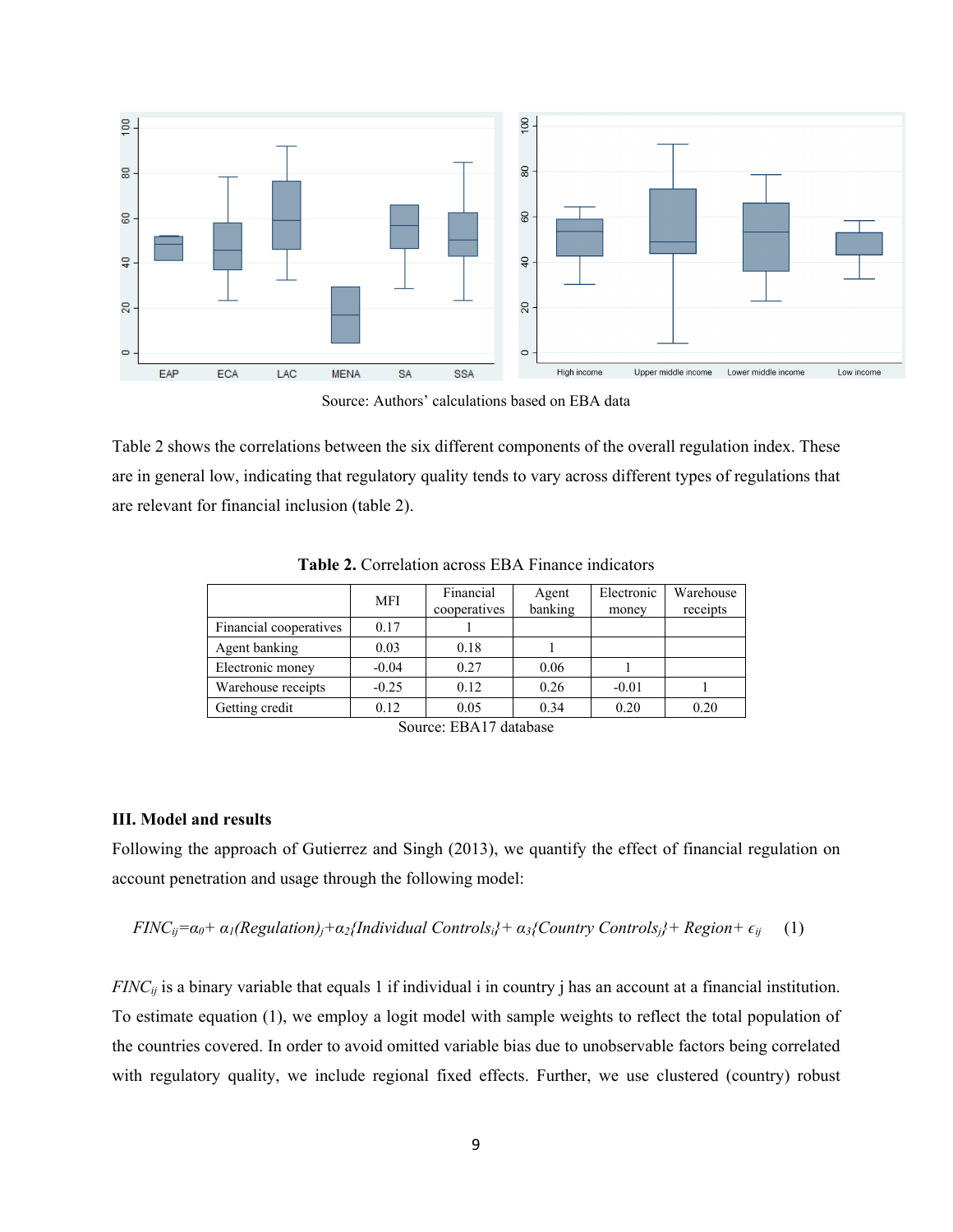standard errors because individuals' financial behaviors are likely to depend on unobserved countrycharacteristics.

We use data from the World Development Indicators, the Global Findex database and the EBA database (table 3).

| Variable            | Definition, year                                           | Source                              |  |
|---------------------|------------------------------------------------------------|-------------------------------------|--|
| <b>FINC</b>         | Respondent has an account at a financial institution, 2014 | Demirguc-Kunt et al. (2015)         |  |
| <b>REGULATION</b>   | Regulation index obtained from EBA Finance data, 2017      | World Bank (2017)                   |  |
| Individual controls |                                                            |                                     |  |
| <b>FEMALE</b>       | Respondent is female, 2014                                 |                                     |  |
| AGE                 | Respondent age, 2014                                       |                                     |  |
| <b>AGESQUARE</b>    | Squared value of AGE, 2014                                 | Demirguc-Kunt et al. (2015)         |  |
| <b>EDUCATION</b>    | Respondent completed secondary school or higher, 2014      |                                     |  |
| <b>INCOME</b>       | Within-economy household income quintile, 2014             |                                     |  |
| Country controls    |                                                            |                                     |  |
| <b>LOGGDPCAP</b>    | Log value of GDP per capita in current US\$, 2014          | World Development Indicators (2015) |  |
| <b>LOGPOP</b>       | Log value of total population, 2014                        |                                     |  |

**Table 3.** Data description

Column (1) in table 4 presents the estimations on account penetration using the continuous score of the regulatory index. The results indicate that the regulatory index score (0-100) for a country is positively associated with an individual within this country having an account at a financial institution. However, the association is not significant. We then try to divide the sample into four quartiles based on their scores of the regulation index. Column (2) in table 4 displays the results with the further segmentation. The estimations for regulatory quality have higher significance level, as shown in column (2), implying that radical rather than incremental changes in the regulatory framework reflected as significant change in the score of the regulation index are necessary to improve the financial inclusion scenario. For instance, adopting a dedicated legislation to regulate electronic money activities would engender more trust in the market and promote the uptake of various financial services by individuals. Further marginal effects results (Annex 1) indicate that if a country improves its regulatory framework so that its standing on the regulatory index jumps from the first to the fourth quartile, the probability of individuals within this country having an account at a financial institution increases by 12.4%, and the probability increases by 10.7% if it jumps from the first quartile to the third quartile. As expected, being poor, female, young, or relatively less schooled decreases the likelihood of an individual holding an account at a financial institution.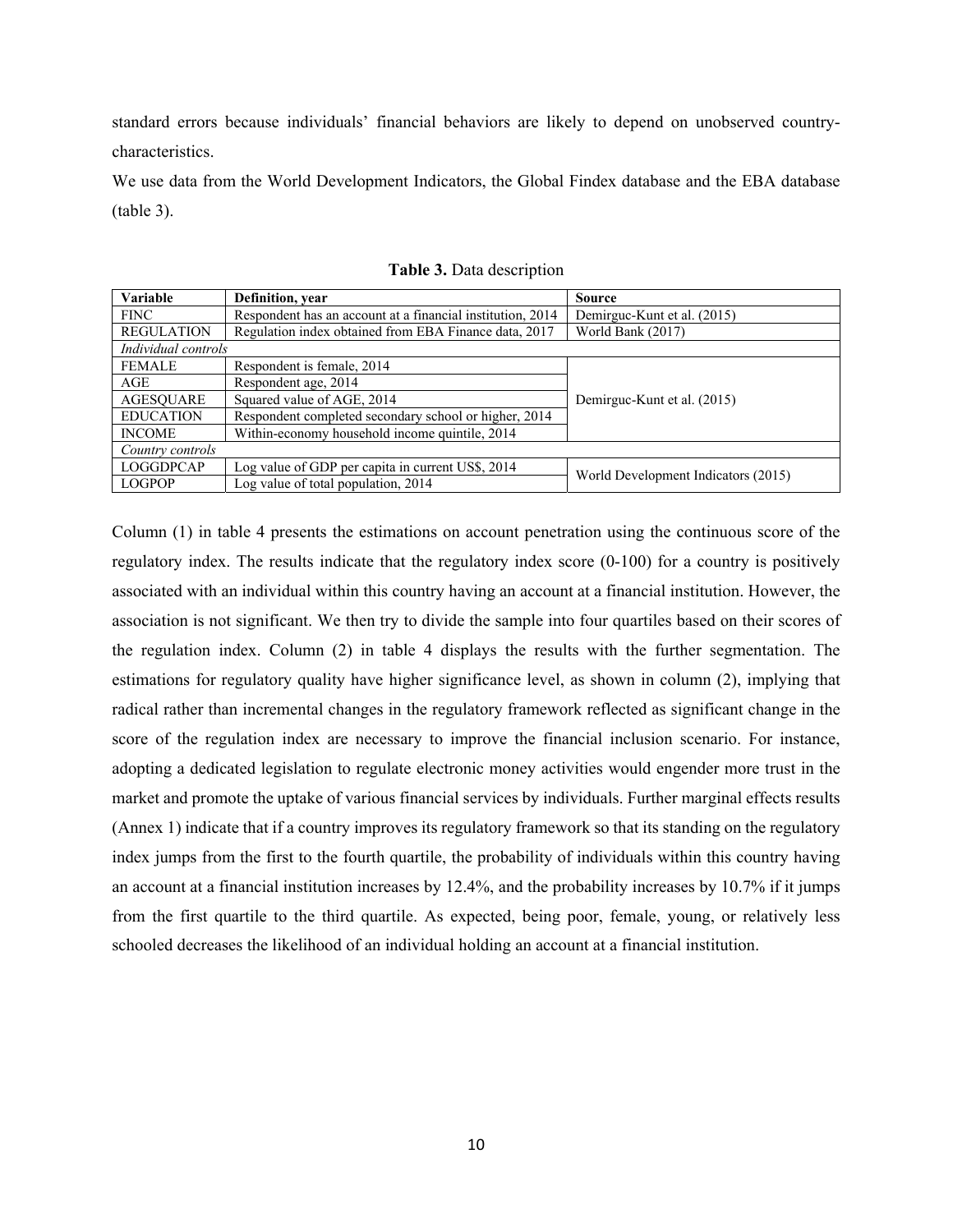In order to address the potential endogeneity in the model, we instrument the EBA Regulation index with the legal origin of a country's commercial code or company law.<sup>3</sup> This reflects the overall substantive and procedural aspects of a legal system, and therefore is fundamentally related to the complexity of legal aspects measured under the EBA Regulation index. Meanwhile, it is arguable that legal origin, usually established centuries ago, does not have a direct impact on individuals' recent financial behavior. Column (3) in table 4 shows that the effect of more a comprehensive and supportive regulatory framework on financial inclusion remains positive and significant under the instrumental variable method.

|                   | (1)            | (2)            | (3)             |
|-------------------|----------------|----------------|-----------------|
| VARIABLES         | <b>FINC</b>    | <b>FINC</b>    | <b>FINC</b>     |
|                   |                |                |                 |
| <b>REGULATION</b> | 0.00926        |                | $0.590***$      |
|                   | (0.00676)      |                | (0.0235)        |
| <b>REGULATION</b> |                |                |                 |
| --II quartile     |                | 0.358          |                 |
|                   |                | (0.267)        |                 |
| --III quartile    |                | $0.654**$      |                 |
|                   |                | (0.285)        |                 |
| --IV quartile     |                | $0.757**$      |                 |
|                   |                | (0.309)        |                 |
| <b>FEMALE</b>     | $-0.266***$    | $-0.267***$    | $-0.141***$     |
|                   | (0.0559)       | (0.0567)       | (0.0136)        |
| AGE               | $0.101***$     | $0.101***$     | $0.0515***$     |
|                   | (0.0101)       | (0.0102)       | (0.00215)       |
| <b>AGESQUARE</b>  | $-0.000975***$ | $-0.000980***$ | $-0.000499$ *** |
|                   | (0.000127)     | (0.000128)     | $(2.33e-05)$    |
| <b>EDUCATION</b>  | $0.898***$     | $0.900***$     | $0.453***$      |
|                   | (0.0742)       | (0.0689)       | (0.0172)        |
| <b>INCOME</b>     |                |                |                 |
| --II quintile     | $0.109**$      | $0.110**$      | $0.0601***$     |
|                   | (0.0428)       | (0.0427)       | (0.0226)        |
| --III quintile    | $0.390***$     | $0.389***$     | $0.203***$      |
|                   | (0.0506)       | (0.0505)       | (0.0224)        |
| $-IV$ quintile    | $0.644***$     | $0.649***$     | $0.344***$      |
|                   | (0.0634)       | (0.0646)       | (0.0223)        |
| $-V$ quintile     | $1.120***$     | $1.128***$     | $0.600***$      |
|                   | (0.0744)       | (0.0747)       | (0.0228)        |
| <b>LOGGDPCAP</b>  | $1.079***$     | $1.079***$     | $0.567***$      |
|                   | (0.105)        | (0.112)        | (0.0117)        |
| <b>LOGPOP</b>     | $-0.0966$      | $-0.144*$      | $-0.266***$     |
|                   | (0.0805)       | (0.0801)       | (0.0117)        |
| Constant          | $-10.31***$    | $-9.469***$    | $-2.621***$     |
|                   | (1.275)        | (1.251)        | (0.238)         |
| Regional FE       | Yes            | Yes            | Yes             |
| Observations      | 60,490         | 60,490         | 60,490          |
| No. of Countries  | 58             | 58             | 58              |
| R-squared         | 0.266          | 0.271          |                 |

**Table 4.** Regression results

Robust standard errors in parentheses

\*\*\* p<0.01, \*\* p<0.05, \* p<0.1

<sup>&</sup>lt;sup>3</sup> Our legal origin variable categorizes countries into three groups: common law, civil law and socialist.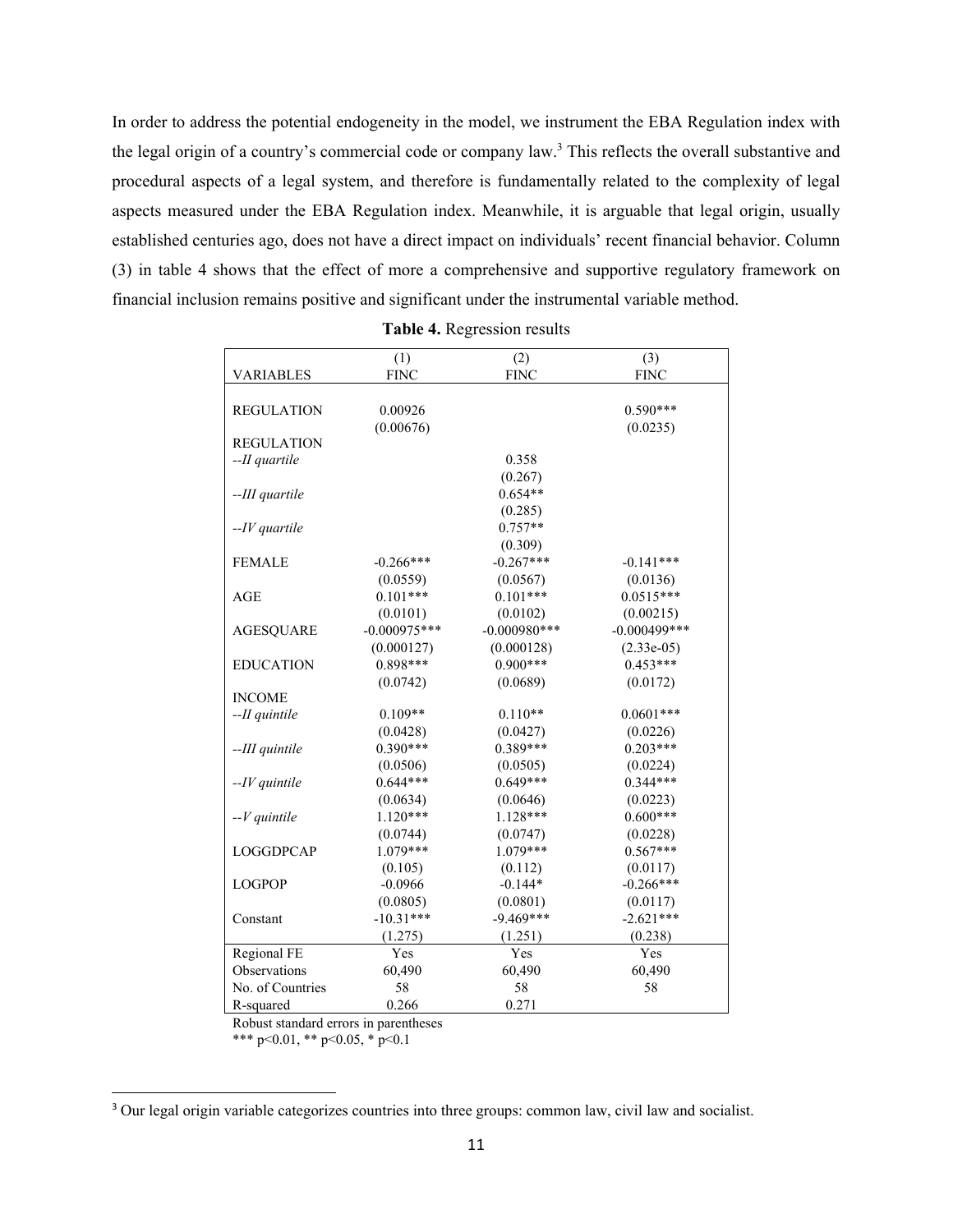#### **IV. Conclusions**

Having access to transaction accounts, affordable credit and financial services enables individuals, households and businesses to plan for long-term goals and better prepare for unexpected emergencies. Affordable credit and financial services enable individuals to obtain health and education to improve their standards of living. Despite the recent commitments of the development community, around 2 billion adults worldwide still do not have access to basic financial services such as savings and checking accounts. In order to help bridge the gap between commitments and outcomes, economists have enquired over the mechanisms that can promote financial inclusion. We test the hypothesis that policy makers can facilitate financial inclusion by enacting more friendly regulations. Focusing on regulatory areas that are critical to financial inclusion (e.g. MFI, financial cooperatives, agent banking, e-money, warehouse receipts, secured transactions), we find that individuals are more likely to have an account at a financial institution in countries that adhere to a higher number of regulatory good practices. Incremental improvement of the regulatory framework does not seem to have a significant impact. Only when a country significantly improves its regulatory framework, so that its standing on the regulatory index jumps from the first to the fourth quartile, does the probability increase that individuals within this country have an account at a financial institution.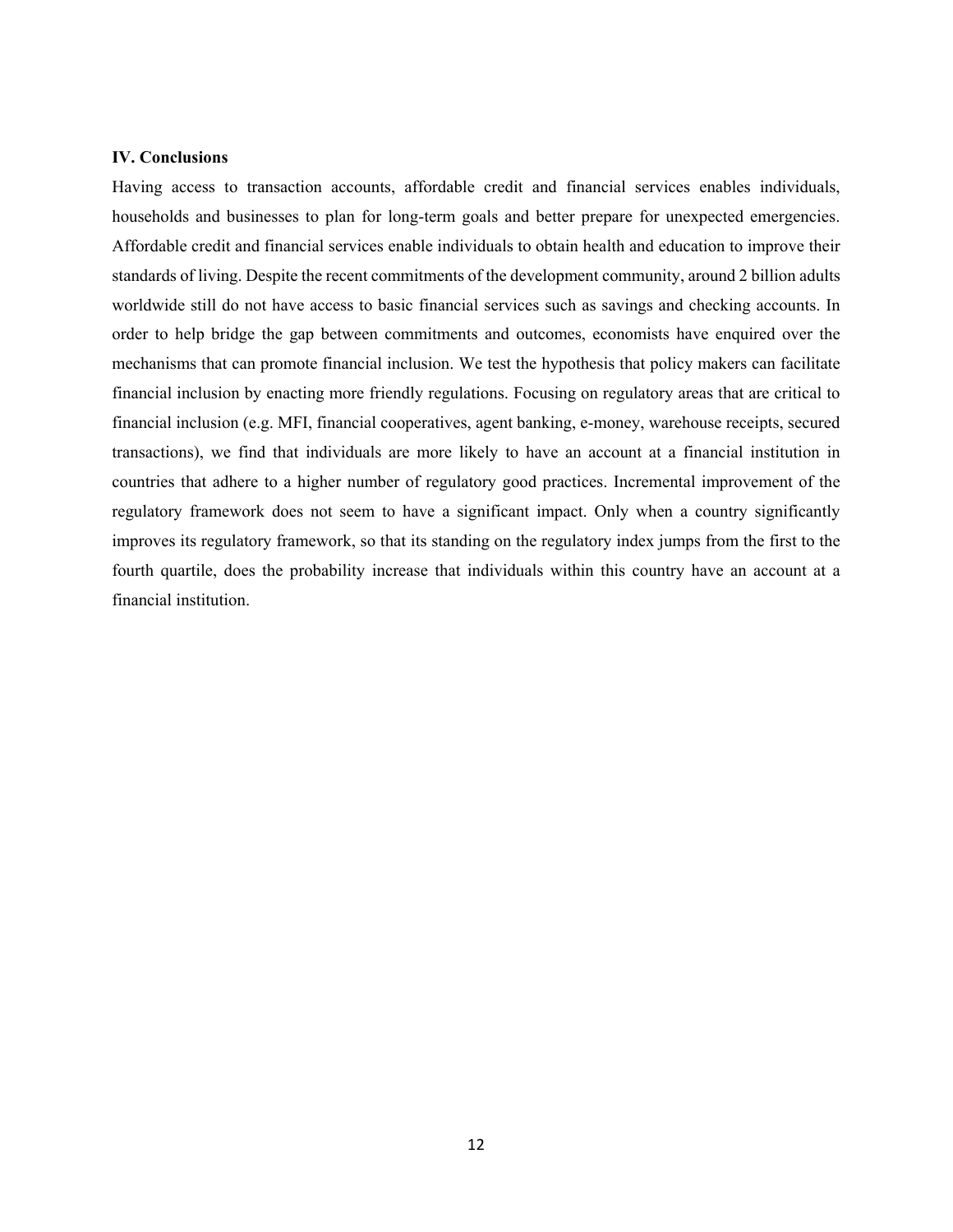|                   | Predicted<br>probability | OLS<br>coefficient |
|-------------------|--------------------------|--------------------|
| <b>REGULATION</b> |                          |                    |
| --II quartile     | 0.0586                   | 0.358              |
|                   | (0.0437)                 | (0.267)            |
| --III quartile    | $0.107**$                | $0.654**$          |
|                   | (0.0467)                 | (0.285)            |
| --IV quartile     | $0.124**$                | $0.757**$          |
|                   | (0.0506)                 | (0.309)            |
| <b>FEMALE</b>     | $-0.0438***$             | $-0.267***$        |
|                   | (0.00929)                | (0.0567)           |
| AGE               | $0.0165***$              | $0.101***$         |
|                   | (0.00167)                | (0.0102)           |
|                   |                          |                    |
| <b>AGESQUARE</b>  | $-0.000161***$           | $0.000980***$      |
|                   | $(2.10e-05)$             | (0.000128)         |
| <b>EDUCATION</b>  | $0.147***$               | $0.900***$         |
| <b>INCOME</b>     | (0.0114)                 | (0.0689)           |
| --II quintile     | $0.0180**$               | $0.110**$          |
|                   | (0.00707)                | (0.0427)           |
| --III quintile    | $0.0637***$              | 0.389***           |
|                   | (0.00878)                | (0.0505)           |
| --IV quintile     | $0.106***$               | $0.649***$         |
|                   | (0.0115)                 | (0.0646)           |
| $-V$ quintile     | $0.185***$               | $1.128***$         |
|                   | (0.0130)                 | (0.0747)           |
| <b>LOGGDPCAP</b>  | $0.177***$               | 1.079***           |
|                   | (0.0153)                 | (0.112)            |
| <b>LOGCAP</b>     | $-0.0236*$               | $-0.144*$          |
|                   | (0.0130)                 | (0.0801)           |
| Constant          |                          | $-9.469***$        |
|                   |                          | (1.251)            |
| Regional FE       | Yes                      | Yes                |
| Observations      | 60,490                   | 60,490             |
| R square          |                          | 0.271              |

#### **Annex 1.** Marginal effects table

Standard errors in parentheses

\*\*\* p<0.01, \*\* p<0.05, \* p<0.1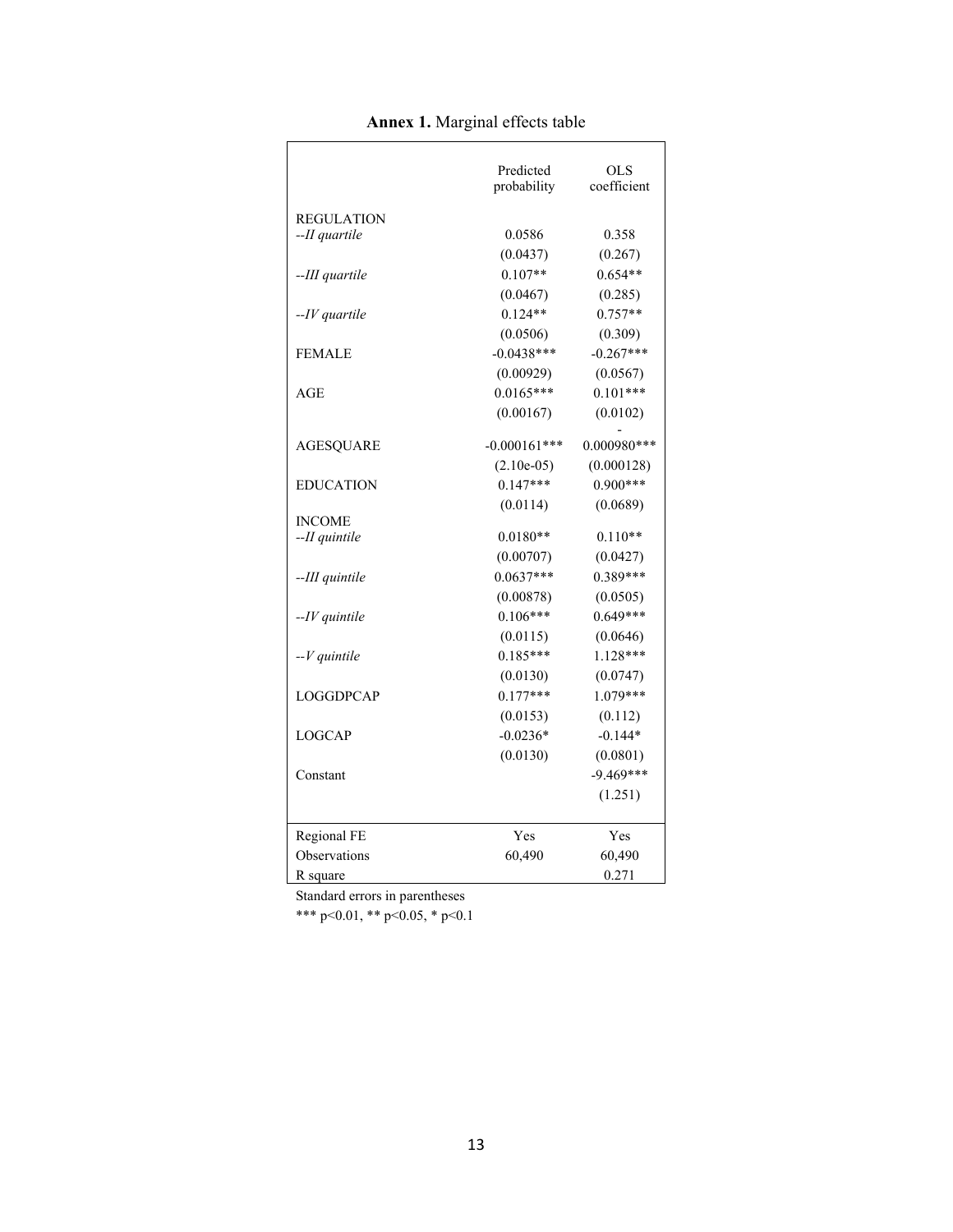#### **References**

Alexandre, Claire, Ignacio Mas and Daniel Radcliffe. 2010. "Regulating New Banking Models that Can Bring Financial Services to All". Challenge Magazine, Vol 54, No. 3, pp. 116-134, May/June 2011.

Allen, Franklin, Elena Carletti, Robert Cull, Qian Jun, Lemma Senbet and Patricio Valenzuela. 2014. "The African financial development and financial inclusion gaps". Policy Research working paper; no. WPS 7019. World Bank: Washington, DC.

Ammar, Anwar and Elsadig Musa Ahmed. 2014. "Microfinance and Mobile Banking Regulatory and Supervision Issues". Melaka, Malaysia: Multimedia University.

Ayyagari, Demirguc-Kunt, and Maksimovic. 2006. "How Important Are Financing Constraints? The Role Of Finance In The Business Environment". Policy Research Working Papers, No. 3820. World Bank: Washington, DC.

Bakhtiari, Sadegh. 2011. "Microfinance and Poverty Reduction: Some International Evidence". International Business & Economics Research Journal (IBER). S.l., v. 5, n. 12.

Beck, Thorsten, Asli Demirgüç-Kunt and Maria Soledad Martinez Peria. 2007. "Reaching out: Access to and use of banking services across countries." Journal of Financial Economics 85 (2007) 234–266.

Christen, Robert Peck, Timothy R. Lyman and Richard Rosenberg. 2003. *Microfinance Consensus Guidelines: Guiding Principles on Regulation and Supervision of Microfinance.* World Bank: Washington, DC.

Čihák, Martin, Asli Demirgüç-Kunt, Erik Feyen, and Ross Levine. 2013. "Financial Development in 205 Economies, 1960 to 2010." Journal of Financial Perspectives 1 (2): 17–36. (Earlier version issued as Policy Research Working Paper 6175, World Bank, Washington, DC).

Cull, Robert, Asli Demirgüç-Kunt, and Jonathan Morduch. 2009. "Does Regulatory Supervision Curtail Microfinance Profitability and Outreach?" Policy Research Working Paper 4748. World Bank: Washington, DC.

Demirgüç-Kunt, A., Beck, T. and Honohan, P. 2008. *Finance for all? Policies and pitfalls in expanding access*. World Bank Research Report. World Bank: Washington, DC.

Demirguc-Kunt, Asli, Leora Klapper, Dorothe Singer and Peter Van Oudheusden. 2015. "The Global Findex Database 2014: Measuring Financial Inclusion around the World." World Bank: Washington, DC.

Dev, S. Mahendra. 2006. " Financial Inclusion: Issues and Challenges". Economic and Political Weekly. Vol. 41, No. 41 (Oct. 14-20, 2006), pp. 4310-4313

Barasa, Dorine Ayuma and Dr. Fred Mugambi Mwirigi. 2013. "The Role of Agency Banking in Enhancing Financial Sector Deepening in Emerging Markets: Lessons from the Kenyan Experience". European Journal of Business and Management. Vol.5, No.21.

European Bank for Reconstruction and Development (EBRD). 2004. Grain Receipts Program - Regional Project Evaluation Department, EBRD, November 2004.

Ghosh, Jayati. 2013. "Microfinance and the challenge of financial inclusion for development", Cambridge Journal of Economics, issue 37, pp. 1203-1219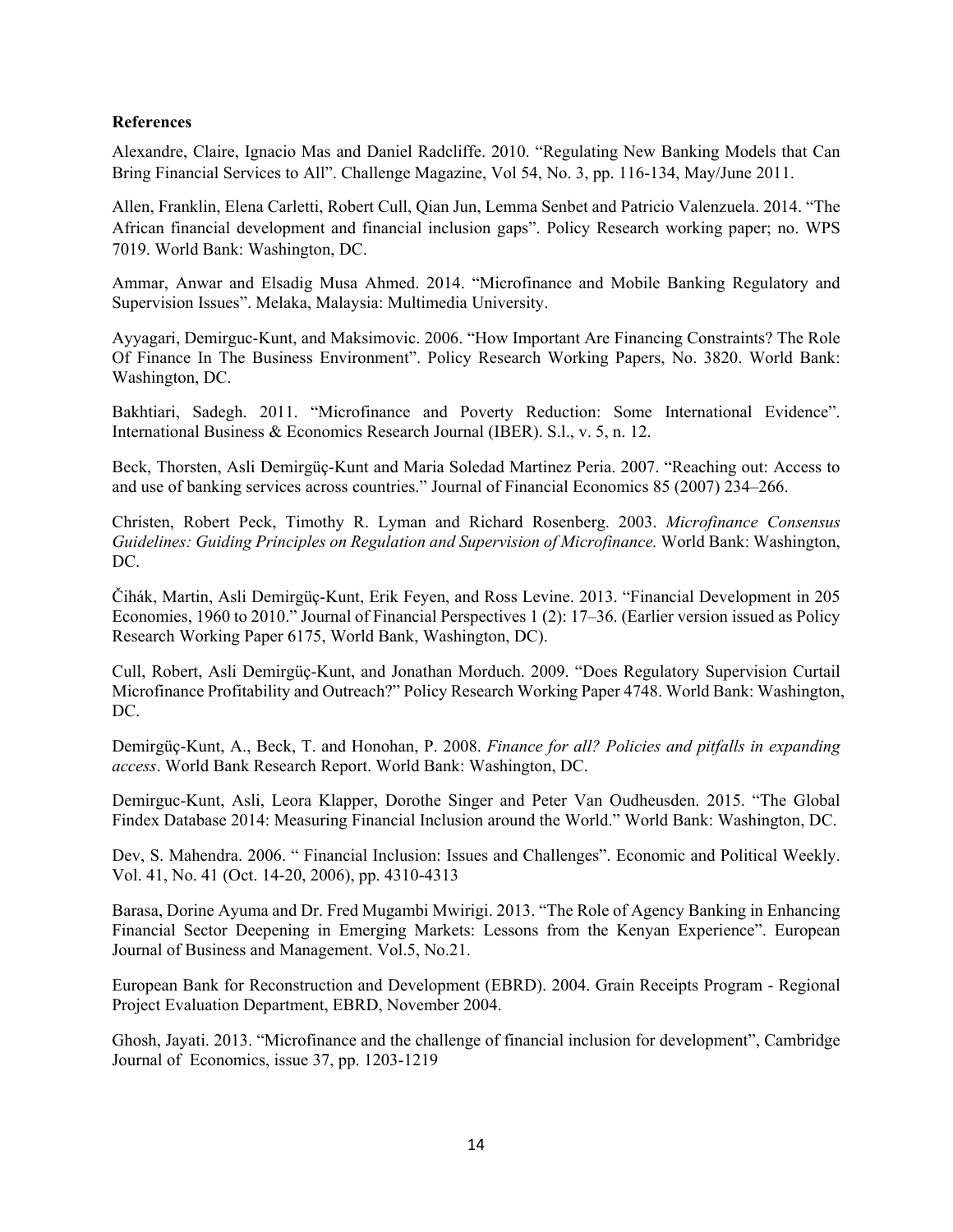Gjertson, Leah. 2016. "Emergency Saving and Household Hardship". Journal of Family and Economic Issues, 2016, vol. 37, issue 1, pages 1-17.

Gutierrez, Eva and Sandeep Singh. 2013. "What Regulatory Frameworks are More Conducive to Mobile Banking? Empirical Evidence from Findex Data." World Bank Policy Research Working Paper No. 6652. The World Bank Group: Washington, DC.

IFC (International Finance Corporation). 2013. "Access to Credit among Micro, Small and Medium Enterprises." The World Bank Group: Washington, DC.

IFC (International Finance Corporation) & GPFI (Global Partnership for Financial Inclusion). (2011). *Scaling up Finance for Agricultural SMEs*. The World Bank Group: Washington, DC.

Kumar, Nitin. 2013 "Financial inclusion and its determinants: evidence from India". Journal of Financial Economic Policy/ Vol. 5 Issue: 1, pp.4-19

Laha, Arindam and Pravat Kumar Kuri. 2011. "Determinants of financial inclusion: a study of some selected districts of west bengal, india". Indian Journal of Finance. Vol.5, issue 8.

Lauer, Kate and Michael Tarazi. (2012). "Supervising Non-bank E-money Issuers". CGAP Brief. Washington, D.C.: CGAP.

Nair, Ajai and Renate Kloeppinger-Todd. 2007. "Reaching Rural Areas with Financial Services: Lessons from Financial Cooperatives in Brazil, Burkina Faso, Kenya, and Sri Lanka". Agricultural and Rural Development Discussion Paper 35, World Bank, Washington, DC.

Sarma, Mandira and Jesim Pais. 2011. "Financial Inclusion and Development". Journal of International Development. J. Int. Dev. 23, 613–628 (2011).

World Bank. 2012. *Global Financial Development Report 2013: Rethinking the Role of the State in Finance*. The World Bank Group: Washington, DC.

World Bank. 2013. *Doing Business 2014: Understanding Regulations for Small and Medium-Size Enterprises.* The World Bank Group: Washington, DC.

World Bank. 2017. *Enabling the Business of Agriculture Report 2017.* The World Bank Group: Washington, DC.

World Development Indicators*.* 2017. The World Bank Group: Washington, DC.